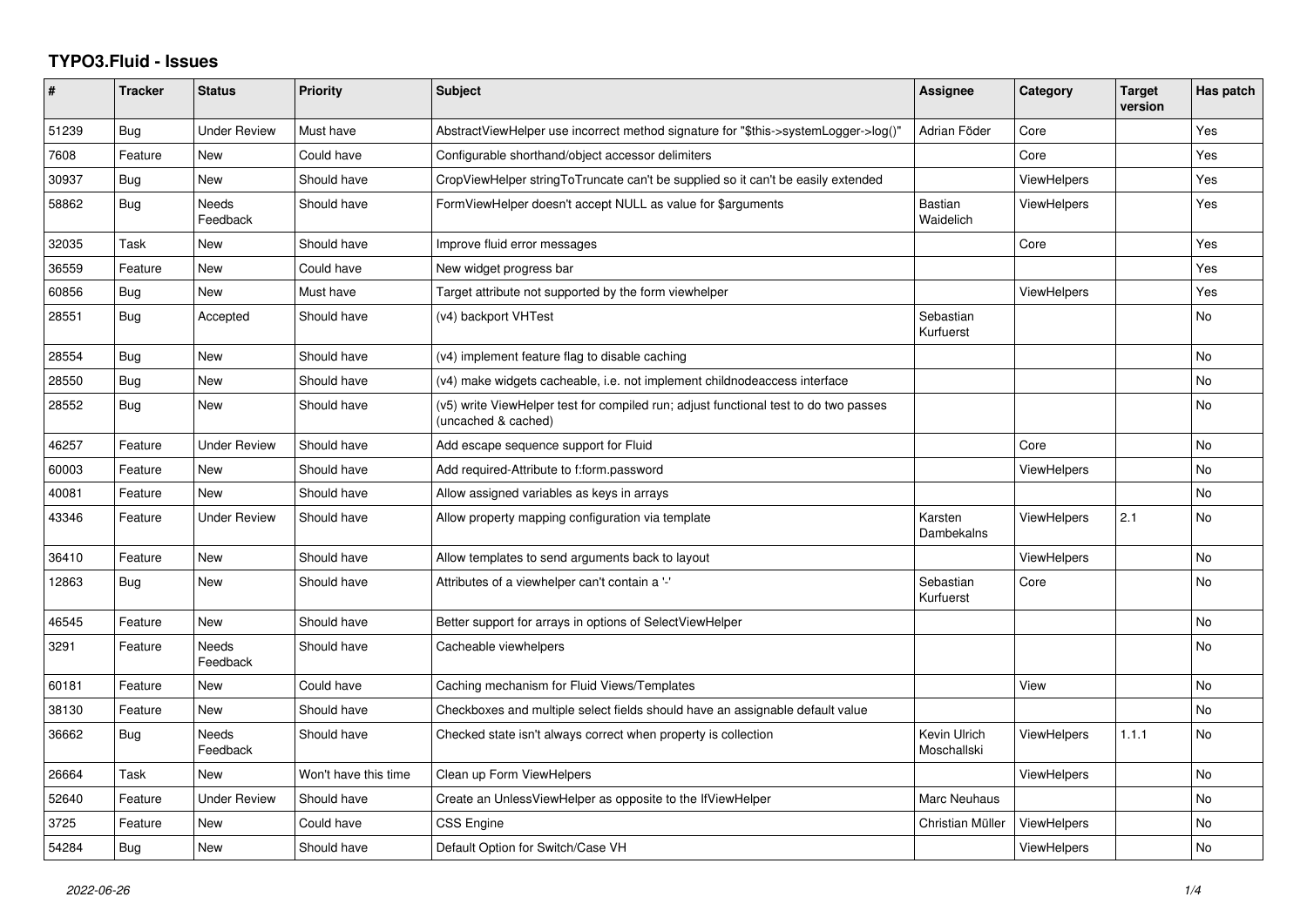| ∦     | <b>Tracker</b> | <b>Status</b>            | <b>Priority</b>      | <b>Subject</b>                                                                                       | <b>Assignee</b>        | Category    | <b>Target</b><br>version | Has patch |
|-------|----------------|--------------------------|----------------------|------------------------------------------------------------------------------------------------------|------------------------|-------------|--------------------------|-----------|
| 46289 | Bug            | <b>Needs</b><br>Feedback | Should have          | Enable Escaping Interceptor in XML request format                                                    |                        | View        | 2.0.1                    | No        |
| 45153 | Feature        | New                      | Should have          | f:be.menus.actionMenuItem - Detection of the current select option is insufficient                   |                        |             |                          | No        |
| 62346 | Feature        | <b>New</b>               | Could have           | f:comment should have high precende                                                                  |                        | Core        | 3.x                      | No        |
| 49600 | Bug            | New                      | Should have          | f:form tag shown as a HTML on frontend                                                               |                        | ViewHelpers |                          | No        |
| 58921 | Bug            | <b>New</b>               | Should have          | f:form.* VHs crash if NOT inside f:form but followed by f:form                                       |                        |             |                          | No.       |
| 31955 | Feature        | New                      | Should have          | f:uri.widget                                                                                         |                        | Widgets     |                          | No        |
| 37619 | Bug            | New                      | Should have          | Fatal Error when using variable in name attribute of Section ViewHelper                              |                        | ViewHelpers |                          | No        |
| 10472 | Feature        | New                      | Could have           | Fluid Standalone distribution                                                                        |                        | Core        |                          | No        |
| 49038 | Bug            | New                      | Must have            | form.select does not select the first item if prependOptionValue is used                             |                        |             |                          | No        |
| 8648  | Bug            | <b>New</b>               | Should have          | format.crop ViewHelper should support all features of the crop stdWrap function                      |                        | ViewHelpers |                          | No.       |
| 58983 | Bug            | New                      | Should have          | format.date does not respect linebreaks and throws exception                                         |                        |             |                          | No        |
| 47669 | Task           | New                      | Should have          | FormViewHelper does not define the default request method                                            |                        |             |                          | No        |
| 5636  | Task           | <b>Under Review</b>      | Must have            | Form RadioViewHelper and CheckBoxViewHelper miss check for existing object<br>before it is accessed. |                        |             |                          | No        |
| 45394 | Task           | <b>New</b>               | Should have          | Forwardport Unit test for standalone view                                                            |                        | View        |                          | No        |
| 59057 | Bug            | <b>Under Review</b>      | Must have            | Hidden empty value fields shoud be disabled when related field is disabled                           | Bastian<br>Waidelich   | ViewHelpers |                          | No        |
| 28553 | Bug            | New                      | Should have          | improve XHProf test setup                                                                            |                        |             |                          | No.       |
| 56237 | Task           | New                      | Should have          | in-line (Condition) View Helpers should not evaluate on parsing                                      |                        |             |                          | No        |
| 57885 | Bug            | New                      | Must have            | Inputs are cleared from a second form if the first form produced a vallidation error                 |                        |             |                          | No        |
| 55008 | Bug            | <b>Under Review</b>      | Should have          | Interceptors should be used in Partials                                                              | Christian Müller       |             |                          | No        |
| 37095 | Feature        | New                      | Should have          | It should be possible to set a different template on a Fluid TemplateView inside an<br>action        | Christopher<br>Hlubek  |             |                          | No        |
| 8491  | Task           | <b>Needs</b><br>Feedback | Should have          | link.action and uri.action differ in absolute argument                                               | Karsten<br>Dambekalns  | ViewHelpers |                          | No        |
| 51100 | Feature        | New                      | Must have            | Links with absolute URI should have the option of URI Scheme                                         |                        | ViewHelpers |                          | No        |
| 33394 | Feature        | Needs<br>Feedback        | Should have          | Logical expression parser for BooleanNode                                                            | <b>Tobias Liebig</b>   | Core        |                          | No        |
| 27607 | Bug            | New                      | Must have            | Make Fluid comparisons work when first element is STRING, second is NULL.                            |                        | Core        |                          | No        |
| 26658 | Task           | New                      | Won't have this time | Make Form ViewHelpers consistent                                                                     |                        | ViewHelpers |                          | No        |
| 30555 | Feature        | New                      | Could have           | Make TagBuilder more extensible                                                                      |                        | Core        |                          | No        |
| 28549 | Bug            | New                      | Should have          | make widgets cacheable, i.e. not implement childnodeaccess interface                                 |                        |             |                          | No        |
| 40998 | <b>Bug</b>     | <b>Under Review</b>      | Should have          | Missing parent request namespaces in form field name prefix                                          | Sebastian<br>Kurfuerst | ViewHelpers | 1.1.1                    | No        |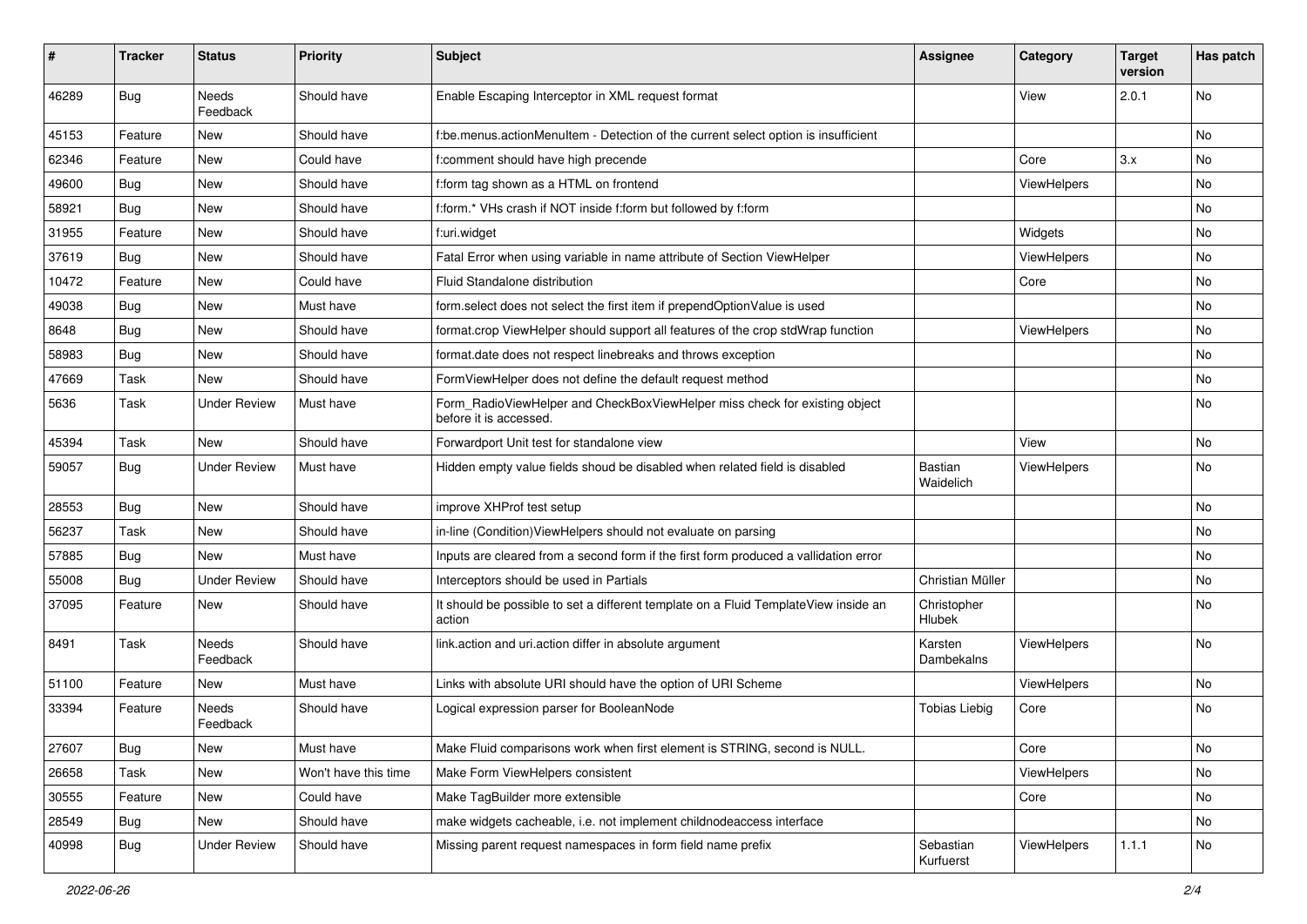| $\pmb{\#}$ | <b>Tracker</b> | <b>Status</b>            | <b>Priority</b> | <b>Subject</b>                                                                                         | <b>Assignee</b>        | Category           | <b>Target</b><br>version | Has patch |
|------------|----------------|--------------------------|-----------------|--------------------------------------------------------------------------------------------------------|------------------------|--------------------|--------------------------|-----------|
| 42397      | Feature        | <b>New</b>               | Should have     | Missing viewhelper for general links                                                                   |                        |                    |                          | <b>No</b> |
| 33628      | <b>Bug</b>     | Needs<br>Feedback        | Must have       | Multicheckboxes (multiselect) for Collections don't work                                               | Christian Müller       | ViewHelpers        |                          | No        |
| 40064      | Bug            | <b>New</b>               | Must have       | Multiselect is not getting persisted                                                                   |                        | ViewHelpers        |                          | No.       |
| 5933       | Feature        | Accepted                 | Should have     | Optional section rendering                                                                             | Sebastian<br>Kurfuerst | ViewHelpers        |                          | No        |
| 60271      | Feature        | <b>New</b>               | Should have     | Paginate viewhelper, should also support arrays                                                        |                        |                    |                          | No        |
| 53806      | Bug            | <b>Under Review</b>      | Should have     | Paginate widget maximumNumberOfLinks rendering wrong number of links                                   | Bastian<br>Waidelich   | Widgets            |                          | No        |
| 36655      | Bug            | New                      | Should have     | Pagination Links                                                                                       |                        | Widgets            |                          | No.       |
| 45384      | Bug            | New                      | Must have       | Persisted entity object in widget-configuration cannot be deserialized (after reload)                  |                        | Widgets            | 2.0.1                    | No        |
| 34682      | Bug            | <b>Under Review</b>      | Should have     | Radio Button missing checked on validation error                                                       |                        | ViewHelpers        |                          | <b>No</b> |
| 39936      | Feature        | New                      | Should have     | registerTagAttribute should handle default values                                                      |                        | <b>ViewHelpers</b> |                          | No        |
| 42743      | Task           | New                      | Should have     | Remove inline style for hidden form fields                                                             |                        |                    |                          | No.       |
| 43071      | Task           | New                      | Should have     | Remove TOKENS for adding fallback teplates in B                                                        |                        |                    |                          | No        |
| 43072      | Task           | New                      | Should have     | Remove TOKENS for adding templates fallback in Backporter                                              |                        | View               |                          | No        |
| 54195      | Task           | New                      | Should have     | Rename and move FormViewHelper's errorClass value, currently 'f3-form-error'                           | Adrian Föder           | ViewHelpers        |                          | No        |
| 38369      | <b>Bug</b>     | New                      | Must have       | Resource ViewHelpers should not fall back to request package                                           |                        | View               |                          | No        |
| 33215      | Feature        | New                      | Should have     | RFC: Dynamic values in ObjectAccess paths                                                              |                        |                    |                          | No        |
| 39990      | <b>Bug</b>     | New                      | Should have     | Same form twice in one template: hidden fields for empty values are only rendered<br>once              |                        | Core               |                          | No        |
| 8989       | Feature        | <b>Needs</b><br>Feedback | Could have      | Search path for fluid template files                                                                   |                        | View               |                          | No        |
| 49756      | Feature        | <b>Under Review</b>      | Should have     | Select values by array key in checkbox viewhelper                                                      |                        |                    |                          | No        |
| 65424      | Bug            | <b>Under Review</b>      | Should have     | SelectViewHelper must respect option(Value Label)Field for arrays                                      |                        | ViewHelpers        |                          | No        |
| 44234      | <b>Bug</b>     | <b>Under Review</b>      | Should have     | selectViewHelper's sorting does not respect locale collation                                           |                        | ViewHelpers        | 2.1                      | No        |
| 46091      | Task           | Needs<br>Feedback        | Should have     | Show source file name and position on exceptions during parsing                                        |                        |                    |                          | No        |
| 52591      | <b>Bug</b>     | New                      | Should have     | The Pagination Widget broken for joined objects                                                        |                        |                    |                          | No        |
| 10911      | Task           | New                      | Should have     | Tx_Fluid_ViewHelpers_Form_AbstractFormViewHelper->renderHiddenIdentityField<br>should be more reliable |                        | ViewHelpers        |                          | No        |
| 34309      | Task           | New                      | Could have      | Unknown ViewHelpers cause exception - should be handled more graceful                                  |                        | ViewHelpers        |                          | No        |
| 3481       | Bug            | New                      | Should have     | Use ViewHelperVariableContainer in PostParseFacet                                                      |                        | Core               |                          | No        |
| 33551      | <b>Bug</b>     | New                      | Must have       | View helper values break out of a partial scope                                                        | Sebastian<br>Kurfuerst | Core               |                          | No        |